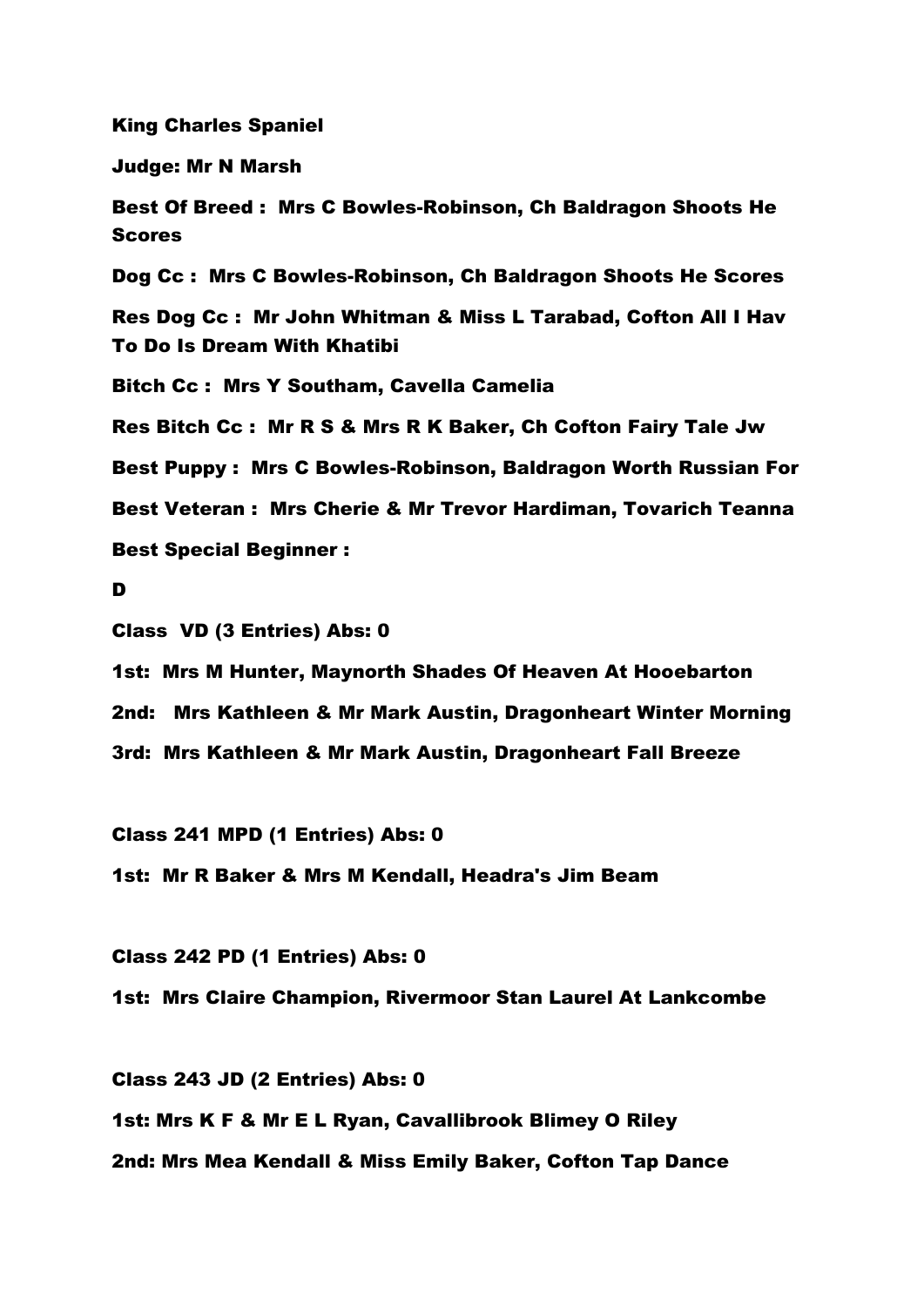Class 244 YD No Entries

Class 245 PGD (2 Entries) Abs: 1 1st: Miss Vanessa Cox, Petitpaws Black Knight :

Class 246 LD (4 Entries) Abs: 0 1st: Mrs T M Jackson, Lankcombe Kings Speech Amantra 2nd: Mr A Arundel & Mrs Y Southam, Chacombe Fin 3rd: Miss Vanessa Cox, Petitpaws Black Prince Res: Mrs M Hunter, Kasamanda Hamilton Of Hooebarton

Class 247 OD (5 Entries) Abs: 0

1st: Mrs C Bowles-Robinson, Ch Baldragon Shoots He Scores 2nd: Mr John Whitman & Miss L Tarabad, Cofton All I Hav To Do Is Dream With Khatibi

3rd: Miss C Melville, Ch Sarosota Chenin Blanc

Res: Mrs Kathleen & Mr Mark Austin, Dragonheart Winter Morning Vhc: Mrs Kathleen & Mr Mark Austin, Dragonheart Fall Breeze

Class 248 SBG/B No Entries

Class 249 VB (2 Entries) Abs: 1 1st: Mrs Cherie & Mr Trevor Hardiman, Tovarich Teanna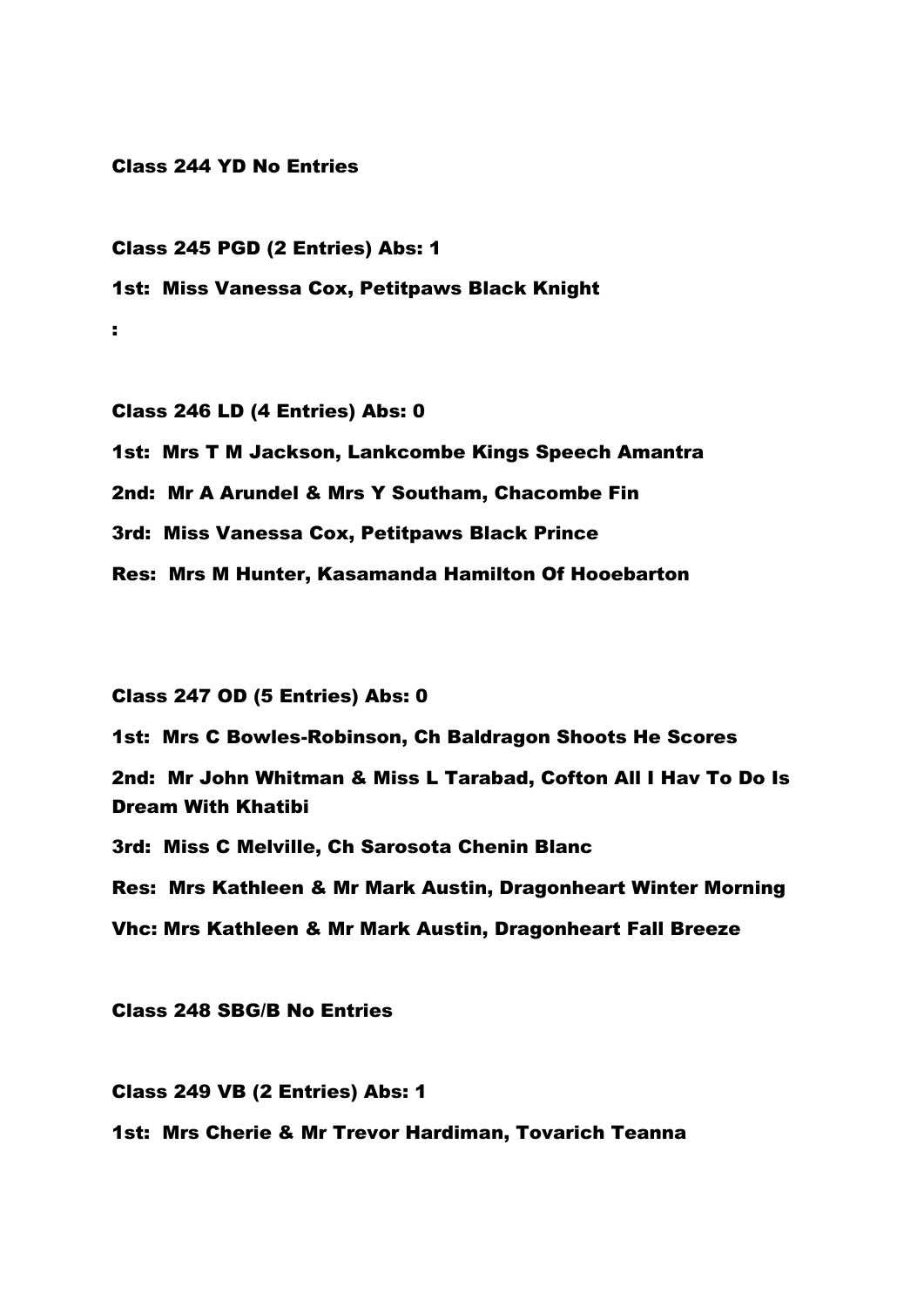Class 250 MPB (1 Entries) Abs: 0

1st: Mr R S & Mrs R K Baker, Cofton Dancing In The Dark

Class 251 PB (4 Entries) Abs: 0

1st: Mrs C Bowles-Robinson, Baldragon Worth Russian For

2nd: Mr John Whitman & Miss L Tarabad, Baldragon Russian Around With Khatibi Taf Naf

3rd: Miss C Melville, Baldragon Russian Forward Taf

Res: Mrs Claire Champion, Baldragon Russian About At Lankcombe

Class 252 JB (1 Entries) Abs: 0

1st: Miss L & Mrs J Mcfarlane, Gracie Maradeco King

Class 253 YB (2 Entries) Abs: 0

1st: Mr John Whitman & Miss L Tarabad, Baldragon Centre Stage With Khatibi

2nd: Miss L & Mrs J Mcfarlane, Gracie Maradeco King

Class 254 PGB No Entries

Class 255 LB (3 Entries) Abs: 0

1st: Mr Tamas Nemeth, Arrowbien The Sphinx

2nd: Mrs C Bowles-Robinson, Chacombe Marana Baldragon

3rd: Miss J & Mrs Carol Lewis, Amantra Tarazed Carleeto

Class 256 OB (4 Entries) Abs: 0